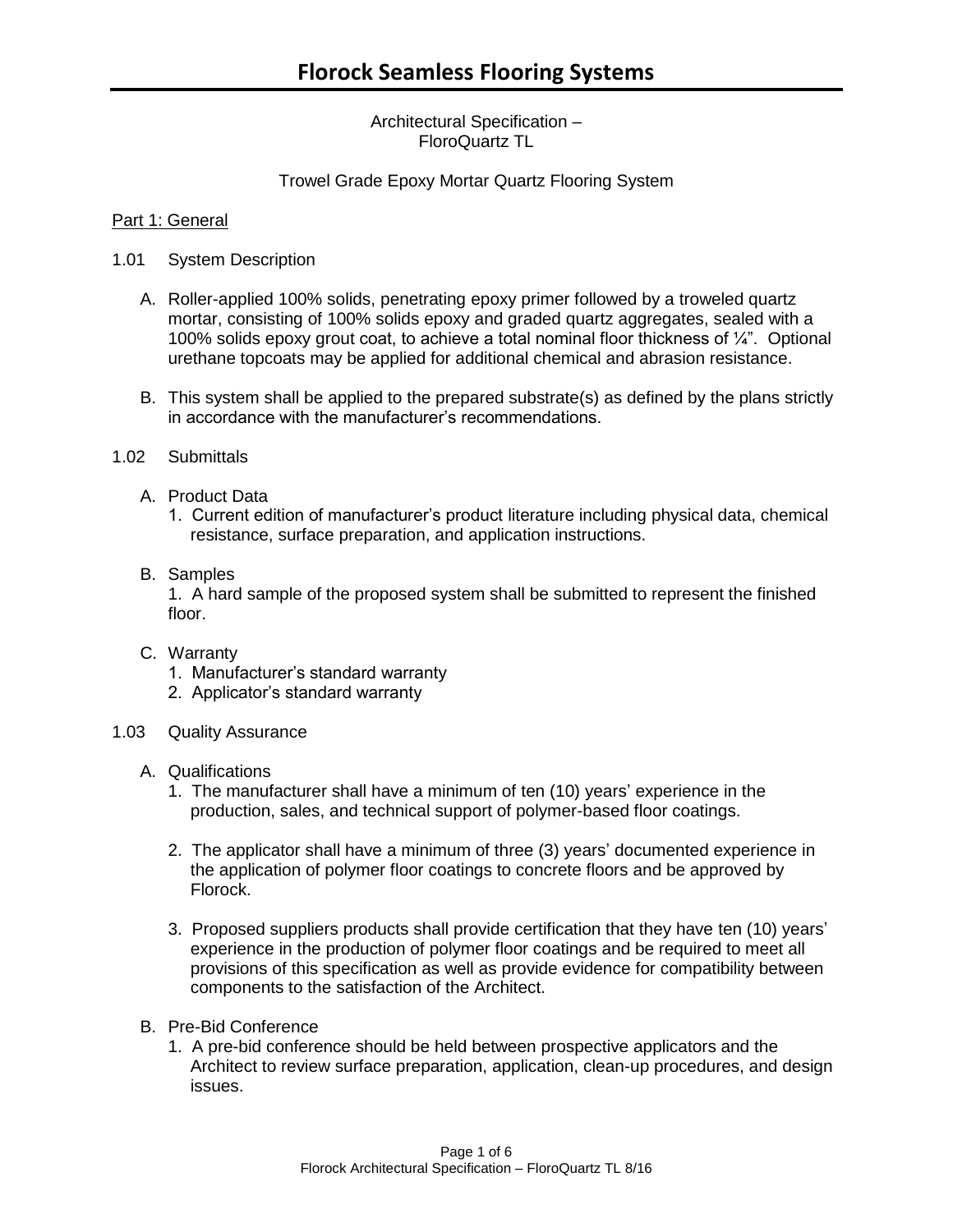- C. Packing and Shipping
	- 1. All materials are to be delivered to the job site in the manufacturer's original packaging. The product code and other identification marks should be clearly marked and visible.
- D. Storage and Protection
	- 1. All material is to be stored in a cool, dry place out of the direct sunlight and away from any ignition sources. The applicator should refer to the manufacturer's literature and Material Safety Data Sheets for more information.
	- 2. Material Safety Data Sheets are to be kept on site and made readily available for all personnel.
	- 3. Keep containers sealed and ready for use.
- 1.04 Project Conditions
	- A. Environmental Requirements
		- 1. Optimum air and substrate temperature for product application is between 55° F (13° C) and 95° F (35° C). For temperatures outside of this range, consult the manufacturer for product application suggestions.
		- 2. Verify the work environment is properly equipped with vapor barriers and perimeter drains.
		- 3. Maintain proper lighting throughout the work environment; the lighting should be comparable to the final lighting level of the space.
		- 4. Store and dispose of any waste in accordance with regulations of local authorities.
	- B. Safety Requirements
		- 1. "No Smoking" signs shall be posted throughout the work area prior to application.
		- 2. The owner shall be responsible for removing any foodstuffs from the work area.
		- 3. Open flames, spark producing tools/items, and ignition sources shall be removed from the work area prior to application.
		- 4. Only work-related personnel shall be allowed within the work area.
- 1.05 Warranty
	- A. Coordination
		- 1. The manufacturer offers a full, one-year warranty against defects in materials. Warranties concerning the installation of the material are solely the responsibility of the applicator.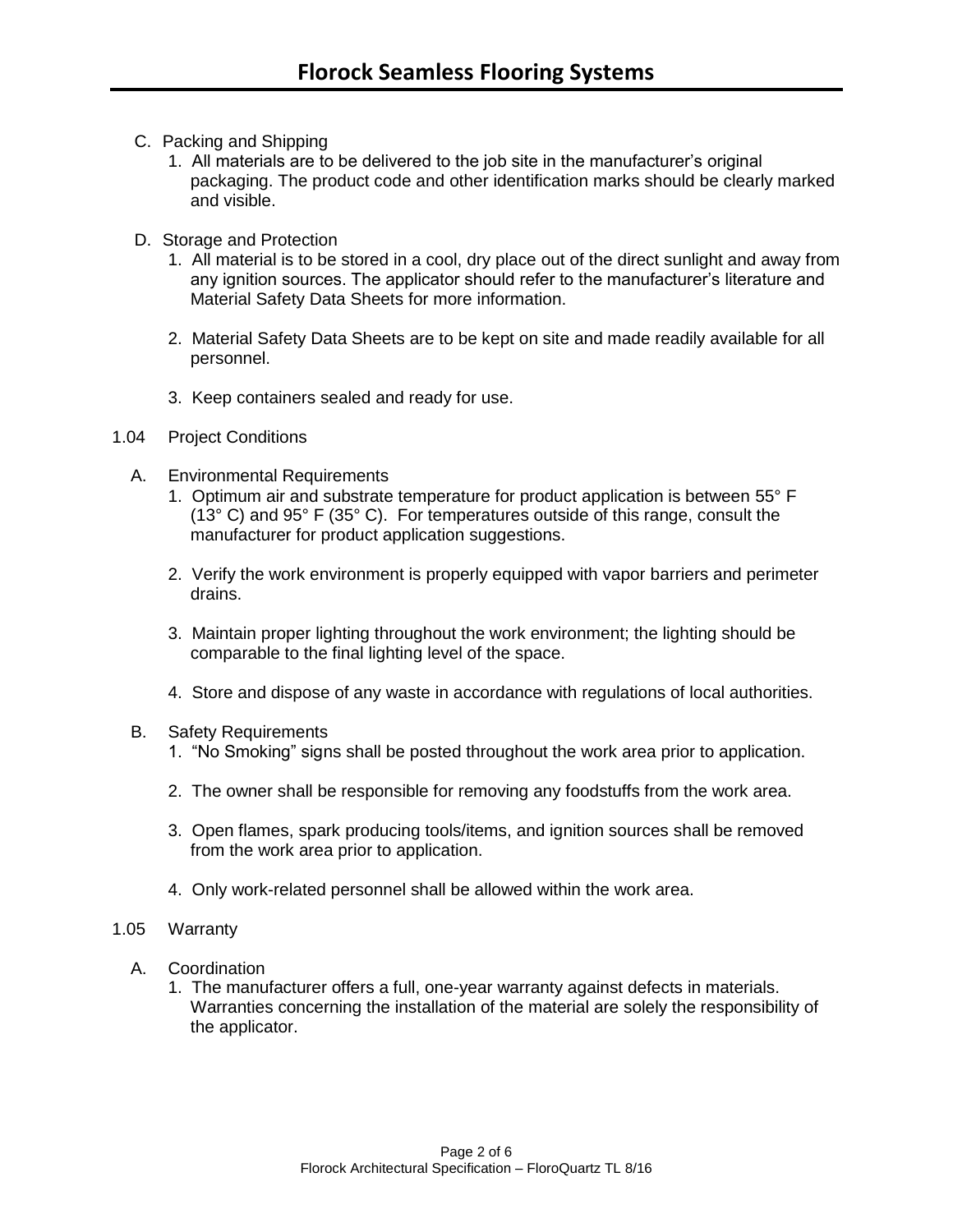# Part 2: Products

#### 2.01 Manufacturer

A. Florock Polymer Flooring 1120 W. Exchange Avenue Chicago, IL 60609 Phone: (773) 376-7132; (800) 356-7625 Fax: (773) 376-0945 [http://www.florock.net](http://www.florock.net/)

#### 2.02 Materials

- A. Primer
	- 1. The primer shall be a 100% reactive, epoxy-based, penetrating primer that exhibits chemical resistance: Floropoxy 47-series epoxy.
- B. Mortar (Matrix Coat)
	- 1. The mortar shall consist of a three-component mixture of 100% solids epoxy, activator, and graded aggregates: FloroBuild System 4805 or 4900 Trowel Quartz Epoxy
- C. Grout Coat 1. Grout with a 100% solids, chemical resistant epoxy: Floropoxy 4805, 4860 or 4865
- D. Optional Topcoat
	- 1. Apply 1-2 topcoats of a Florock high performance, color-stable, chemical resistant urethane, exhibiting excellent chemical and abrasion resistant properties.
- 2.03 Properties
	- A. The coating system should meet the following physical properties:

#### Cured System Properties

| <b>Chemical Properties</b>                   | FloroQuartz TL |
|----------------------------------------------|----------------|
| Compressive Strength, ASTM C579              | 10,500 psi     |
| Tensile Strength, ASTM C370                  | 2,100 psi      |
| Flexural Strength, ASTM C580                 | 4,300 psi      |
| Flexural Modulus of Elasticity,<br>ASTM C580 | 2.0 x 10E6 psi |
| Indentation, MIL-D-3134F                     | No Indentation |
| Hardness, Shore A/D, ASTM D2240              | 90             |
|                                              |                |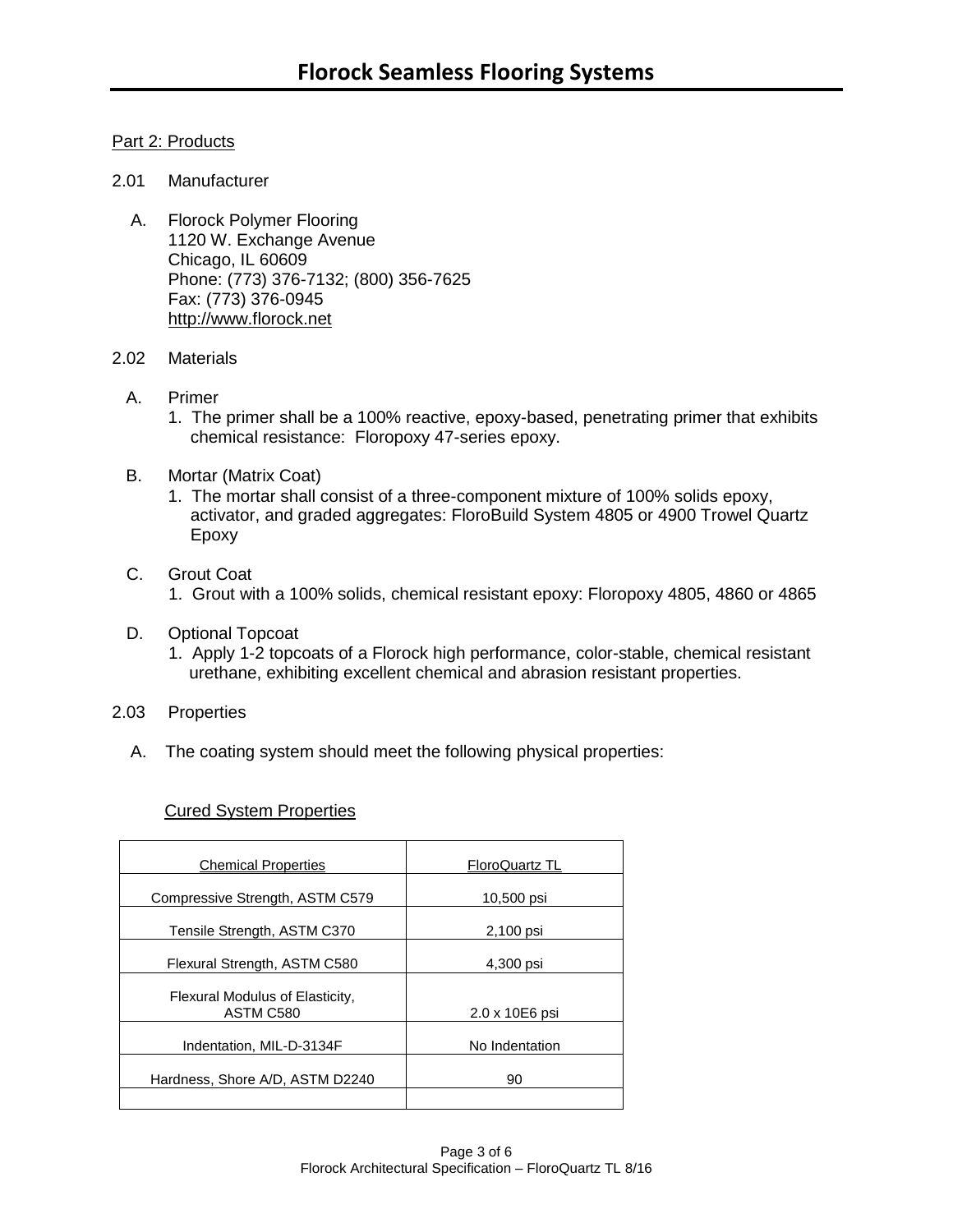| Impact Resistance, ASTM D2240                                                               | $>160$ in/lbs.                          |
|---------------------------------------------------------------------------------------------|-----------------------------------------|
| Bond Strength, ACI Committee #503,<br>pg. 1139-1141                                         | >400 psi                                |
| Abrasion Resistance, Taber Abrader CS-17<br>Wheel, 1000 gm load, 1000 cycles,<br>ASTM D4060 | $0.04$ gm loss                          |
| Heat Resistance Limitation,<br>Continuous Exposure                                          | 140°F / 60°C                            |
| Coefficient of Friction,<br>ASTM D2047                                                      | 0.6                                     |
| Flammability, ASTM D635                                                                     | Self-Extinguishing                      |
| Thermal Coefficient of Linear Expansion,<br>ASTM C531                                       | $1.8 \times 10 - 5$ in/in/ $^{\circ}$ C |

#### Part 3: Execution

#### 3.01 Inspection

- A. General
	- 1. Examine the areas and conditions where FloroChip is to be installed and notify the Architect of any conditions detrimental to the proper and timely completion of the work. Do not proceed with the work until unsatisfactory conditions have been corrected by the contractor in a manner acceptable to the Architect.
- 3.02 Preparation
	- A. General
		- 1. Consult the manufacturer's recommendations for concrete substrate preparation before proceeding.
	- B. Patching and Joint Preparation
		- 1. Before application, the floor shall be examined for spalls, pits, holes, cracks, nonfunctional joints, etc. These must be treated after preparation and before application with the suitable Florock products. For functional or expansion joints, these shall be treated with 100% solids elastomeric resin having a minimum elongation of 150%, Florock System 6500.
	- C. Concrete Surfaces
		- 1. Shot-blast, diamond grind or power scarify as required to obtain clean, open, porous concrete. Remove sufficient material to provide a sound surface, free of laitance, glaze, efflorescence, and any bond-inhibiting curing compounds or form release agents. Remove grease, oil, and other penetrating contaminants. Repair damaged and deteriorated concrete to acceptable condition; leave surface free of dust, dirt, laitance, and efflorescence.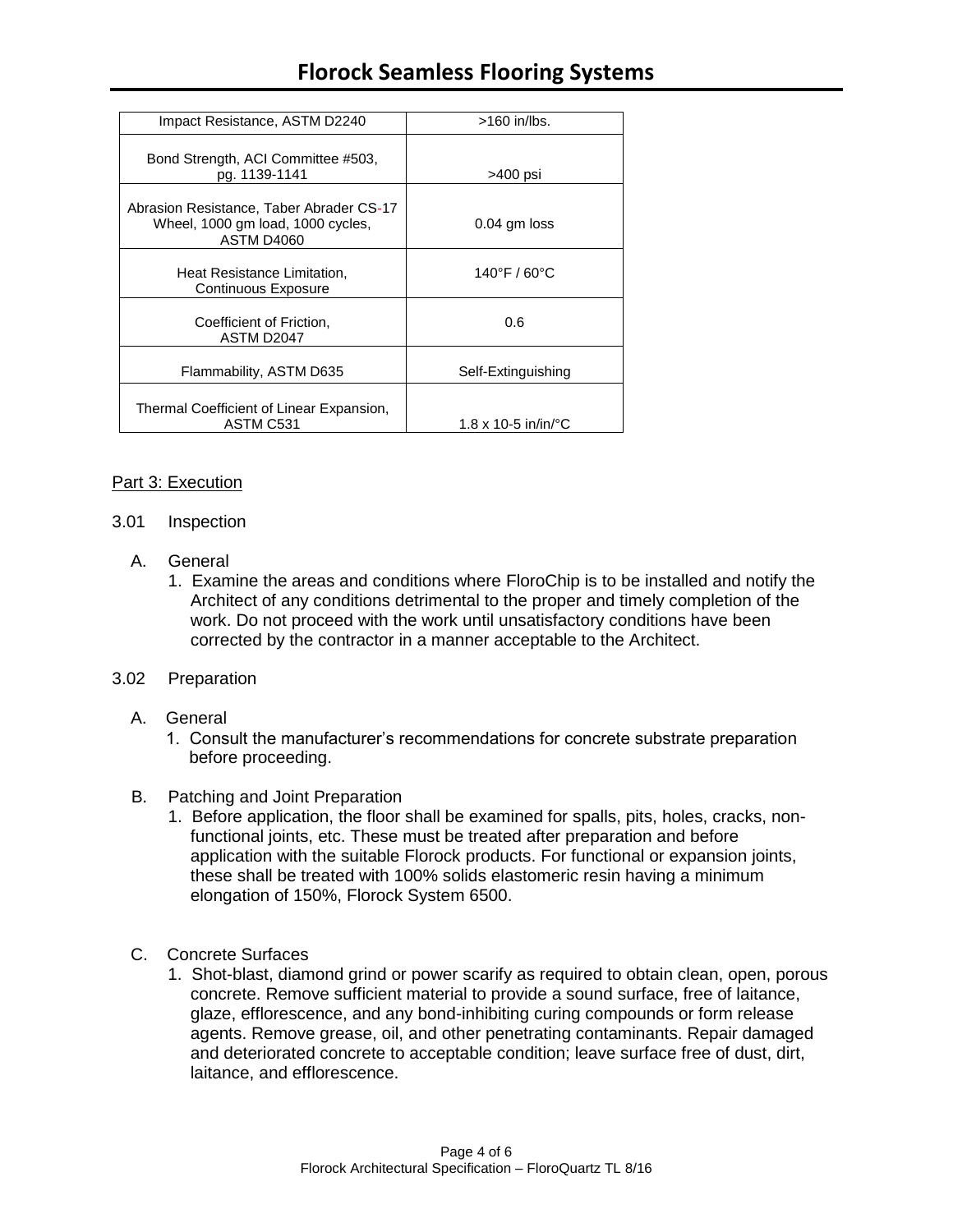# D. Materials

 1. Mix components when required, and prepare materials according to flooring system manufacturer's instructions.

## 3.03 Application

- A. General
	- 1. The system shall be installed in the order described below:
		- a. Substrate Preparation
		- b. Priming
		- c. Mortar (Matrix Coat) Application
		- d. Grout Coat & Optional Topcoat(s) Application
	- 2. Concrete surfaces on grade shall have been constructed with a vapor barrier to help protect against the effects of vapor transmission and possible delamination of the system. Refer to manufacturer's concrete preparation instructions for additional recommendations.
	- 3. The surface should be dry prior to application of any of the aforementioned steps. Furthermore, the substrate shall always be kept clean, dry, and free of any contaminants.
	- 4. The handling and mixture of any material associated with the installation of the system shall be in accordance with the manufacturer's recommendations and approved by the Architect.
	- 5. The system shall follow the contours of the substrate unless otherwise specified by the Architect.
	- 6. A neat finish with well-defined boundaries and straight edges shall be provided by the applicator.
- B. Priming
	- 1. All areas considered for the application shall be primed with the manufacturer's primer to seal and penetrate the substrate in preparation for applying the basecoat (matrix coat) and grout coat.
	- 2. Porous concrete substrates may require additional applications of primer.
- C. Mortar
	- 1. The mortar coat shall consist of the manufacturer's approved resin and graded quartz aggregates to resurface the floor, seal the surface and give the floor impact and chemical resistance.
- D. Grout Coat and Optional Topcoat(s)
	- 1. The grout coat and optional topcoat(s) shall be consistent with the manufacturer's recommendations for the system.